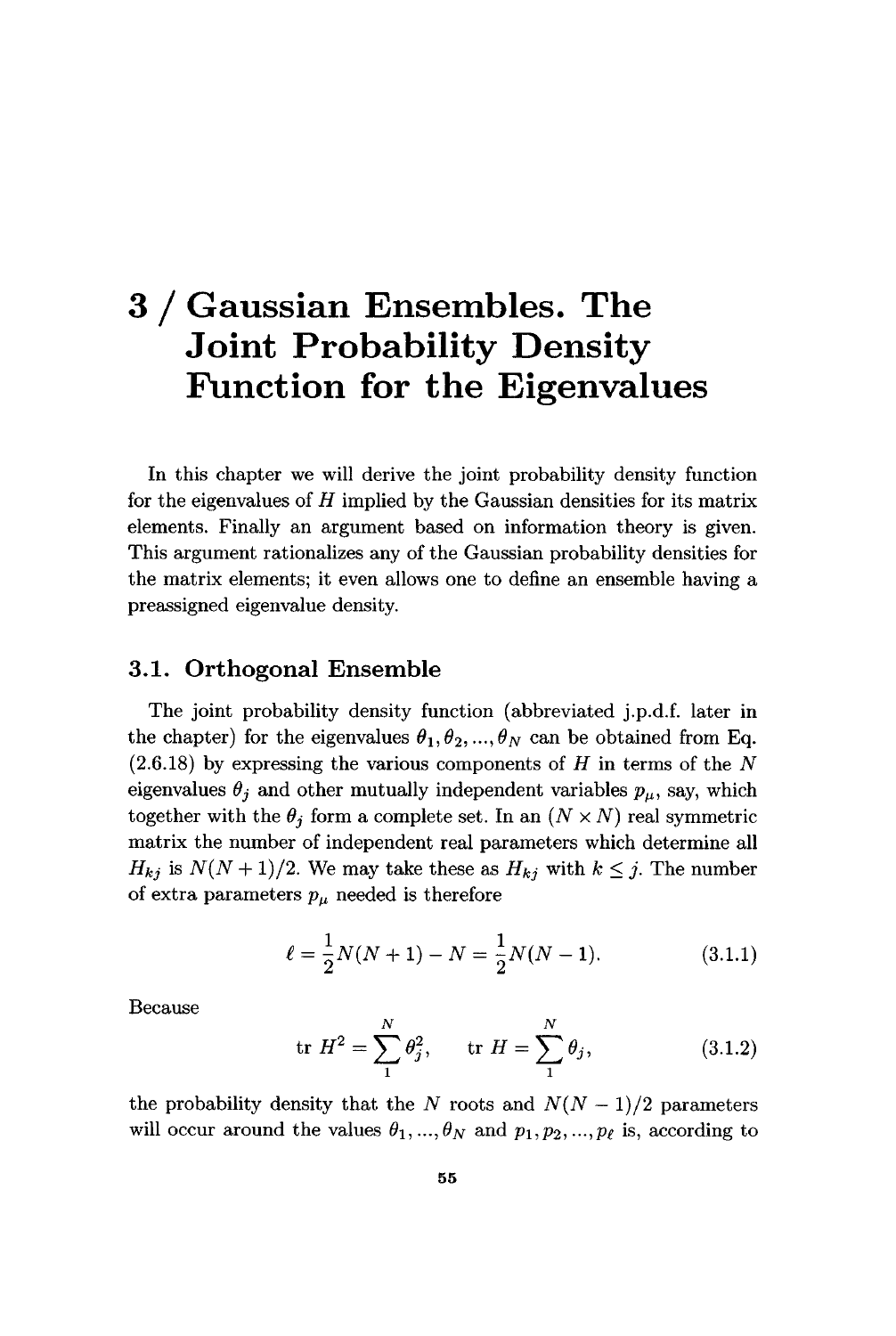Eq. (2.6.18)

$$
P(\theta_1, ..., \theta_N; p_1, ..., p_\ell) = \exp\left(-a\sum_{1}^{N} \theta_j^2 + b\sum_{1}^{N} \theta_j + c\right) J(\theta, p),
$$
\n(3.1.3)

where *J* is the Jacobian

$$
J(\theta, p) = \left| \frac{\partial (H_{11}, H_{12}, ..., H_{NN})}{\partial (\theta_1, ..., \theta_N, p_1, ..., p_\ell)} \right|.
$$
 (3.1.4)

Hence, the j.p.d.f. of the eigenvalues  $\theta_j$  can be obtained by integrating Eq. (3.1.3) over the parameters  $p_1, ..., p_\ell$ . It is usually possible to choose these parameters so that the Jacobian (3.1.4) becomes a product of a function f of the  $\theta_j$  and a function g of the  $p_\mu$ . If this is the case, the integration provides the required j.p.d.f. as a product of the exponential in Eq. (3.1.3), the function f of the  $\theta_j$ , and a constant. The constant can then be absorbed in *c* in the exponential.

To define the parameters  $p_{\mu}$  (Wigner, 1962) we recall that any real symmetric matrix *H* can be diagonalized by a real orthogonal matrix *(cf.* Appendix A.3):

$$
H = U\Theta U^{-1} \tag{3.1.5}
$$

$$
= U\Theta U^T, \tag{3.1.5'}
$$

where  $\Theta$  is the diagonal matrix with diagonal elements  $\theta_1, \theta_2, ..., \theta_N$  arranged in some order, say,  $\theta_1 \leq \theta_2 \leq \cdots \leq \theta_N$ , and *U* is a real orthogonal matrix

$$
UU^T = U^T U = 1,\t\t(3.1.6)
$$

whose columns are the normalized eigenvectors of *H.* These eigenvectors are, or may be chosen to be, mutually orthogonal. To define *U* completely we must in some way fix the phases of the eigenvectors, for instance by requiring that the first nonvanishing component be positive. Thus *U*  depends on  $N(N-1)/2$  real parameters and may be chosen to be  $U_{ki}$ ,  $k > j$ . If *H* has multiple eigenvalues, further conditions are needed to fix *U* completely. It is not necessary to specify them, for they apply only in regions of lower dimensionality which are irrelevant to the probability density function. At any rate, enough appropriate conditions are imposed on *U* so that it is uniquely characterized by the  $N(N-1)/2$  parameters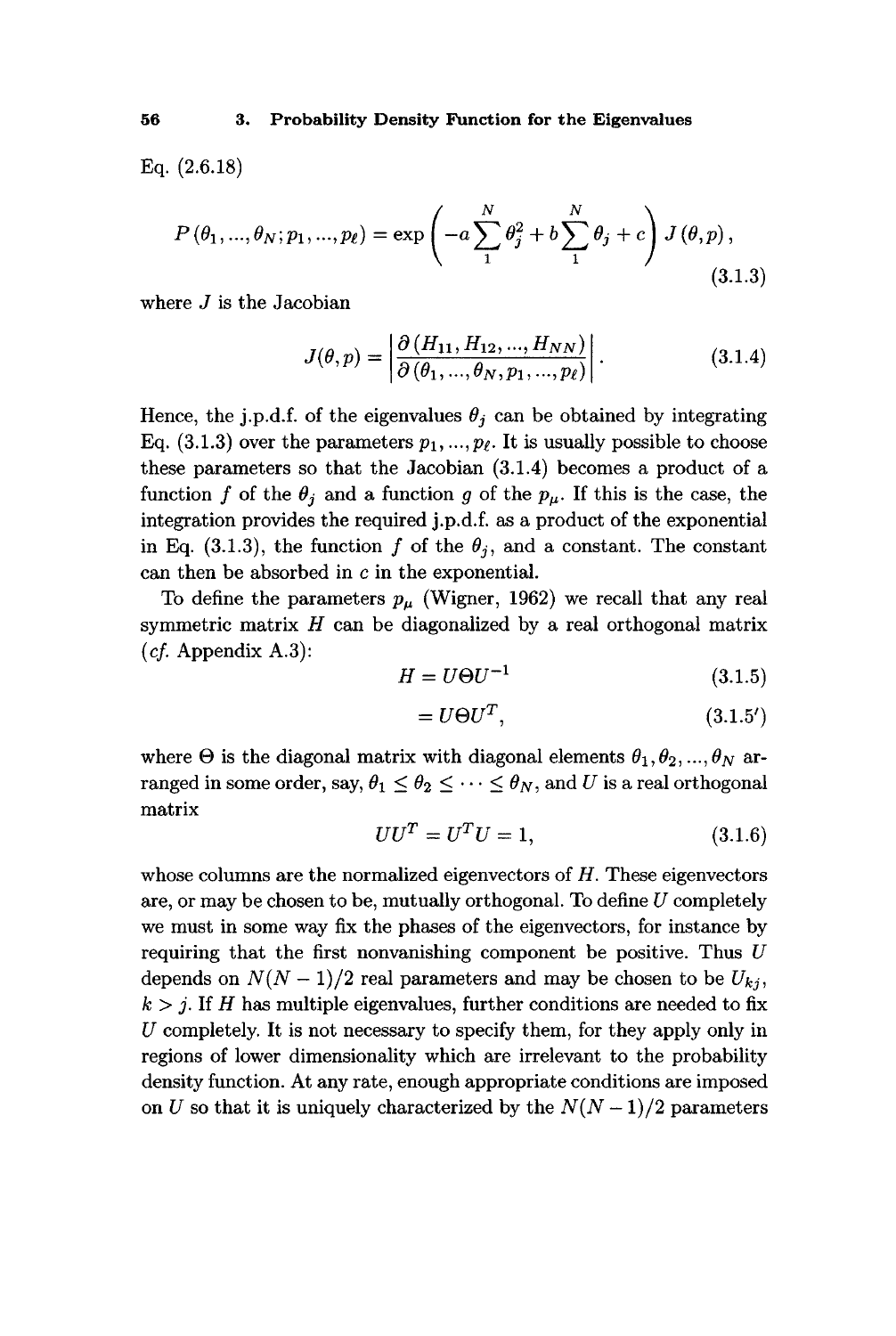$p_{\mu}$ . Once this is done, the matrix H, which completely determines the  $\Theta$  and the  $U$  subject to the preceding conditions, also determines the  $\theta_j$  and the  $p_\mu$  uniquely. Conversely, the  $\theta_j$  and  $p_\mu$  completely determine the  $U$  and  $\Theta$ , and hence by Eq. (3.1.5) all the matrix elements of  $H$ .

Differentiating Eq. (3.1.6), we get

$$
\frac{\partial U^T}{\partial p_\mu} U + U^T \frac{\partial U}{\partial p_\mu} = 0, \qquad (3.1.7)
$$

and because the two terms in Eq. (3.1.7) are the Hermitian conjugates of each other,

$$
S^{(\mu)} = U^T \frac{\partial U}{\partial p_\mu} = -\frac{\partial U^T}{\partial p_\mu} U \tag{3.1.8}
$$

is an antisymmetric matrix.

Also from Eq. (3.1.5) we have

$$
\frac{\partial H}{\partial p_{\mu}} = \frac{\partial U}{\partial p_{\mu}} \Theta U^{T} + U \Theta \frac{\partial U^{T}}{\partial p_{\mu}}.
$$
\n(3.1.9)

On multiplying Eq.  $(3.1.9)$  by  $U^T$  on the left and by  $U$  on the right, we get

$$
U^T \frac{\partial H}{\partial p_\mu} U = S^{(\mu)} \Theta - \Theta S^{(\mu)}.
$$
 (3.1.10)

In terms of its components, Eq. (3.1.10) reads

$$
\sum_{j,k} \frac{\partial H_{jk}}{\partial p_{\mu}} U_{j\alpha} U_{k\beta} = S_{\alpha\beta}^{(\mu)} (\theta_{\beta} - \theta_{\alpha}). \tag{3.1.11}
$$

In a similar way, by differentiating Eq. (3.1.5) with respect to  $\theta_{\gamma}$ ,

$$
\sum_{j,k} \frac{\partial H_{jk}}{\partial \theta_{\gamma}} U_{j\alpha} U_{k\beta} = \frac{\partial \Theta_{\alpha\beta}}{\partial \theta_{\gamma}} = \delta_{\alpha\beta} \delta_{\alpha\gamma}.
$$
 (3.1.12)

The matrix of the Jacobian in Eq. (3.1.4) can be written in partitioned form as

$$
[J(\theta, p)] = \begin{bmatrix} \frac{\partial H_{jj}}{\partial \theta_{\gamma}} & \frac{\partial H_{jk}}{\partial \theta_{\gamma}} \\ \frac{\partial H_{jj}}{\partial p_{\mu}} & \frac{\partial H_{jk}}{\partial p_{\mu}} \end{bmatrix}.
$$
 (3.1.13)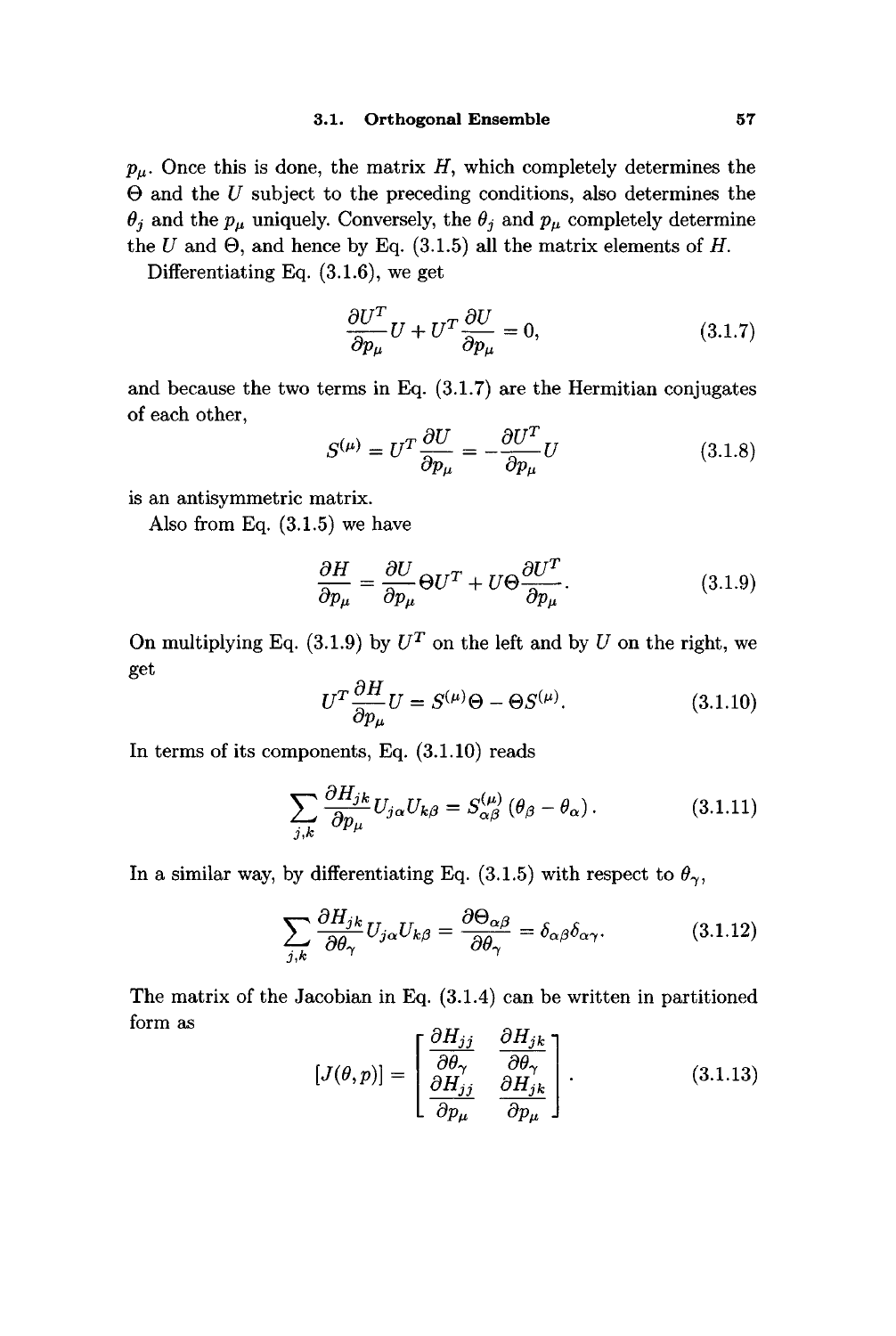The two columns in Eq.  $(3.1.13)$  correspond to N and  $N(N-1)/2$  actual columns;  $1 \leq j \leq k \leq N$ . The two rows in Eq. (3.1.13) correspond again to *N* and  $N(N-1)/2$  actual rows:  $\gamma = 1, 2, ..., N$ ;  $\mu = 1, 2, ..., N(N-1)$ 1)/2. If we multiply the [J] in Eq. (3.1.13) on the right by the  $N(N +$  $1/2 \times N(N+1)/2$  matrix written in partitioned form as

$$
[V] = \begin{bmatrix} (U_{j\alpha} U_{j\beta}) \\ (2U_{j\alpha} U_{k\beta}) \end{bmatrix},
$$
\n(3.1.14)

in which the two rows correspond to N and  $N(N-1)/2$  actual rows,  $1 \leq j \leq k \leq N$ , and the column corresponds to  $N(N + 1)/2$  actual columns,  $1 \le \alpha \le \beta \le N$ , we get by using Eqs. (3.1.11) and (3.1.12)

$$
[J][V] = \begin{bmatrix} \delta_{\alpha\beta}\delta_{\alpha\gamma} \\ S_{\alpha\beta}^{(\mu)}(\theta_{\beta} - \theta_{\alpha}) \end{bmatrix} . \tag{3.1.15}
$$

The two rows on the right-hand side correspond to N and  $N(N-1)/2$ actual rows and the column corresponds to  $N(N+1)/2$  actual columns. Taking the determinant on both sides of Eq. (3.1.15), we have

$$
J(\theta, p) \det V = \prod_{\alpha < \beta} (\theta_{\beta} - \theta_{\alpha}) \det \begin{bmatrix} \delta_{\alpha\beta}\delta_{\alpha\gamma} \\ S_{\alpha\beta}^{\mu} \end{bmatrix}
$$

or

$$
J(\theta, p) = \prod_{\alpha < \beta} |\theta_{\beta} - \theta_{\alpha}| f(p), \qquad (3.1.16)
$$

where  $f(p)$  is independent of the  $\theta_j$  and depends only on the parameters  $p_\mu$ .

By inserting this result into Eq. (3.1.3) and integrating over the variables  $p_{\mu}$  we get the j.p.d.f. for the eigenvalues of the matrices of an orthogonal ensemble

$$
P(\theta_1, ..., \theta_N) = \exp\left[-\sum_{1}^{N} \left(a\theta_j^2 - b\theta_j - c\right)\right] \prod_{j < k} |\theta_k - \theta_j|, \quad (3.1.17)
$$

where  $c$  is some new constant. Moreover, if we shift the origin of the  $\theta$  to  $b/2a$  and change the energy scale everywhere by a constant factor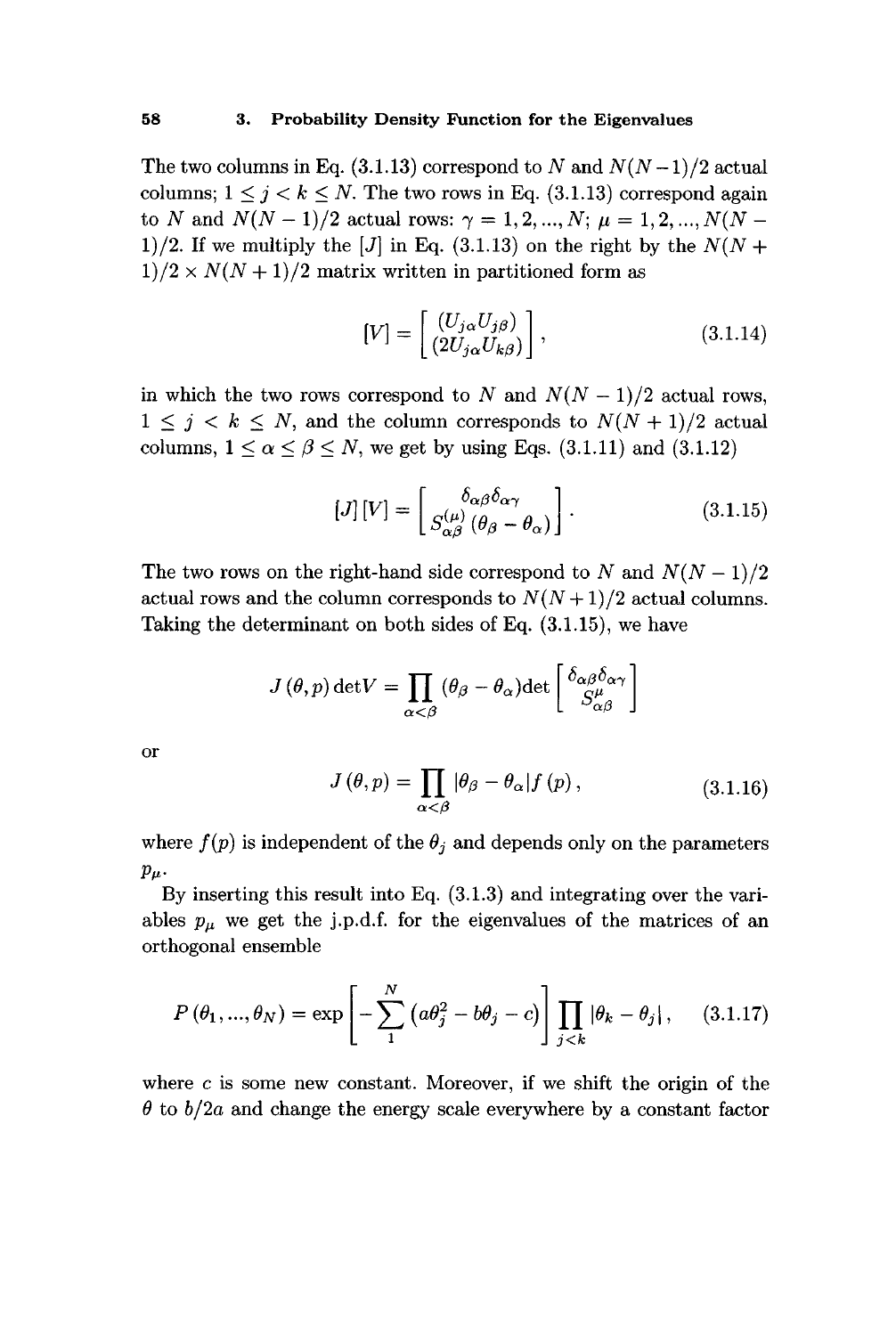$\sqrt{2a}$ , we may replace  $\theta_j$  with  $(1/\sqrt{2a}) x_j + b/2a$ . By this formal change (3.1.17) takes the simpler form

$$
P_{N1}(x_1,...,x_N) = C_{N1} \exp\left(-\frac{1}{2} \sum_{1}^{N} x_j^2\right) \prod_{j < k} |x_j - x_k|, \qquad (3.1.18)
$$

where  $C_{N1}$  is a constant. (Subscript 1 is to remind of the power of the product of differences.)

## **3.2. Symplectic Ensemble**

As the analysis is almost identical in all three invariant cases, we have presented the details for one particular ensemble, the orthogonal one. Here and in Section 3.3 and Section 3.4 we indicate briefly the modifications necessary to arrive at the required j.p.d.f. in the other cases.

Corresponding to the result that a real symmetric matrix can be diagonalized by a real orthogonal matrix, we have the following:

**Theorem 3.2.1.** *Given a quaternion-real, self-dual matrix H, there exists a symplectic matrix U such that* 

$$
H = U\Theta U^{-1} = U\Theta U^R, \qquad (3.2.1)
$$

*where* Θ *is diagonal, real, and scalar {cf. Appendix* A.3).

The fact that Θ is scalar means that it consists of *N* blocks of the form

$$
\begin{bmatrix} \theta_j & 0 \\ 0 & \theta_j \end{bmatrix} \tag{3.2.2}
$$

along the main diagonal. Thus, the eigenvalues of  $H$  consist of  $N$  equal pairs. The Hamiltonian of any system that is invariant under time reversal, has odd spin, and has no rotational symmetry satisfies the conditions of Theorem 3.2.1. All energy levels of such a system will be doubly degenerate. This is Kramer's degeneracy (Kramer, 1930), and Theorem 3.2.1 shows how it appears naturally in the quaternion language.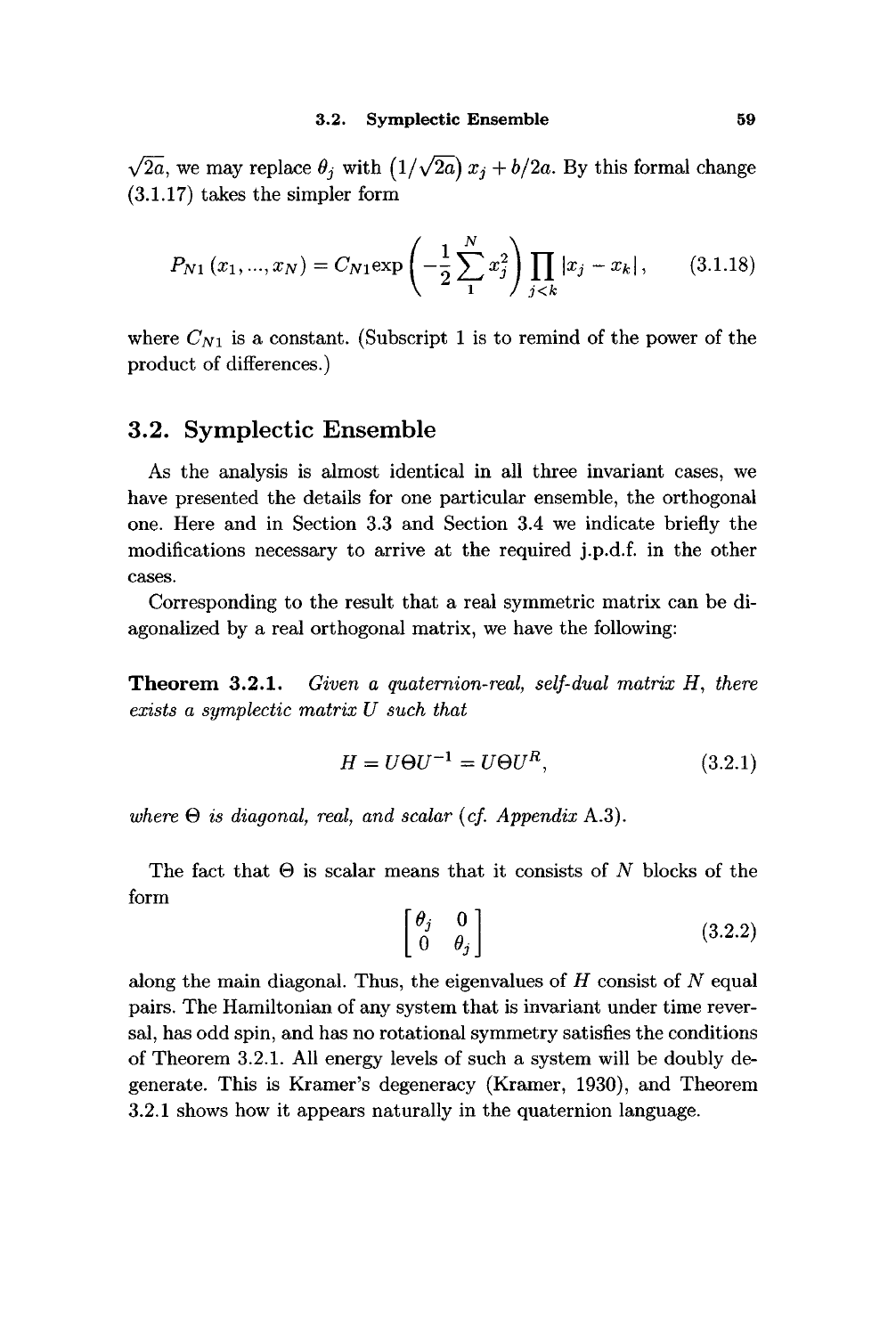#### **60 3. Probability Density Function for the Eigenvalues**

Apart from the N eigenvalues  $\theta_j$ , the number of real independent parameters  $p_{\mu}$  needed to characterize an  $N \times N$  quaternion-real, selfdual matrix *H* is

$$
\ell = 4 \times \frac{1}{2}N(N-1) = 2N(N-1). \tag{3.2.3}
$$

Equations (3.1.2) and (3.1.3) are replaced, respectively, by

$$
\text{tr } H^2 = 2 \sum_{j=1}^{N} \theta_j^2, \qquad \text{tr } H = 2 \sum_{j=1}^{N} \theta_j, \qquad (3.2.4)
$$

and

$$
P(\theta_1, ..., \theta_N; p_1, ..., p_\ell) = \exp\left[-\sum_{j=1}^N (2a\theta_j^2 - 2b\theta_j - c)\right] J(\theta, p),
$$
\n(3.2.5)

where  $J(\theta, p)$  is now given by

$$
J(\theta, p) = \left| \frac{\partial \left( H_{11}^{(0)}, ..., H_{NN}^{(0)}, H_{12}^{(0)}, ..., H_{12}^{(3)}, ..., H_{N-1,N}^{(0)}, ..., H_{N-1,N}^{(3)} \right)}{\partial \left( \theta_1, ..., \theta_N, p_1, ..., p_{2N(N-1)} \right)} \right|.
$$
\n(3.2.6)

Equation  $(3.1.5)$  is replaced by Eq.  $(3.2.1)$ ; Eqs.  $(3.1.6)-(3.1.10)$  are valid if  $U^T$  is replaced by  $U^R$ . Note that these equations are now in the quaternion language, and we need to separate the four quaternion parts of the modified Eq. (3.2.1). For this we let

$$
H_{jk} = H_{jk}^{(0)} + H_{jk}^{(1)}e_1 + H_{jk}^{(2)}e_2 + H_{jk}^{(3)}e_3, \qquad (3.2.7)
$$

$$
S_{\alpha\beta}^{(\mu)} = S_{\alpha\beta}^{(0\mu)} + S_{\alpha\beta}^{(1\mu)} e_1 + S_{\alpha\beta}^{(2\mu)} e_2 + S_{\alpha\beta}^{(3\mu)} e_3, \tag{3.2.8}
$$

and write Eq. (3.1.10) and the equation corresponding to Eq. (3.1.12) in the form of partitioned matrices:

$$
\begin{bmatrix}\n\frac{\partial H_{jj}^{(0)}}{\partial \theta_{\gamma}} & \frac{\partial H_{jk}^{(0)}}{\partial \theta_{\gamma}} & \frac{\partial H_{jk}^{(1)}}{\partial \theta_{\gamma}} & \dots & \frac{\partial H_{jk}^{(3)}}{\partial \theta_{\gamma}} \\
\frac{\partial H_{jj}^{(0)}}{\partial p_{\mu}} & \frac{\partial H_{jk}^{(0)}}{\partial p_{\mu}} & \frac{\partial H_{jk}^{(1)}}{\partial p_{\mu}} & \dots & \frac{\partial H_{jk}^{(3)}}{\partial p_{\mu}}\n\end{bmatrix}\n\begin{bmatrix}\nv & w \\
A^{(0)} & B^{(0)} \\
\dots & \dots \\
A^{(3)} & B^{(3)}\n\end{bmatrix}
$$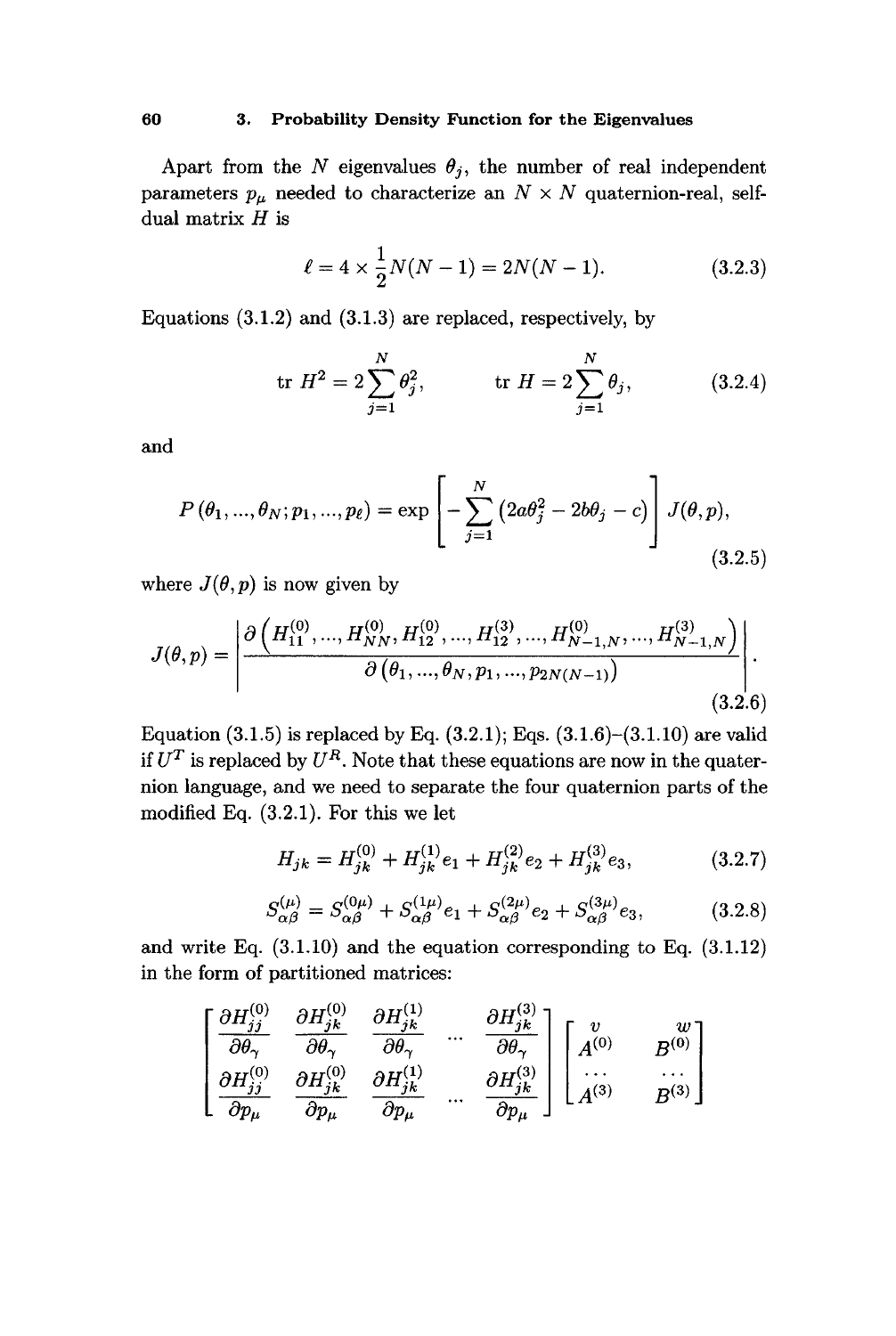**3.2. Symplectic Ensemble 61** 

$$
= \begin{bmatrix} \rho_{\gamma,\alpha} & \sigma_{\gamma,\alpha\beta}^{(0)} & \dots & \sigma_{\gamma,\alpha\beta}^{(3)} \\ \varepsilon_{\alpha}^{(\mu)} & S_{\alpha\beta}^{(0\mu)}(\theta_{\beta} - \theta_{\alpha}) & \dots & S_{\alpha\beta}^{(3\mu)}(\theta_{\beta} - \theta_{\alpha}) \end{bmatrix}
$$
(3.2.9)

$$
1 \leq j < k \leq N, \quad 1 \leq \alpha < \beta \leq N, \quad 1 \leq \gamma \leq N, \quad 1 \leq \mu \leq 2N(N-1),
$$

where the matrices  $\partial H^{(0)}_{jj} / \partial \theta_{\gamma}$ , *v*, and  $\rho$  are  $N \times N$ ; the matrices  $\partial H^{(\lambda)}_{jk} / \theta_{\gamma}$  $\partial \theta_{\gamma}$  and  $\sigma_{\gamma,\alpha\beta}^{(\lambda)}$ , with  $\lambda = 0,1,2,3$ , are  $N \times N(N-1)/2$ ; the  $A^{(\lambda)}$  are all  $N(N-1)/2 \times N$ ; the  $\partial H^{(0)}/\partial p$ , and the  $\varepsilon_{\kappa}^{(\mu)}$  are  $2N(N-1) \times N$ ; the w is  $N \times 2N(N-1)$ ; the  $\partial H^{(\lambda)} / \partial n$  and the  $S^{(\lambda \mu)}$  are  $2N(N-1) \times N(N-1)/2$ ; and the matrices  $B^{(\lambda)}$  are  $N(N-1)/2 \times 2N(N-1)$ . The matrices e and and the matrices  $B^{(\lambda)}$  are  $N(N-1)/2 \times 2N(N-1)$ . The matrices  $\rho$  and the  $\sigma$  appear as we separate the result of differentiation of Eq. (3.2.1) with respect to  $\theta_{\gamma}$  into quaternion components. Because  $\Theta$  is diagonal and scalar, the  $\sigma^{(\lambda)}$  are all zero matrices. Moreover, the matrix  $\rho$  does not depend on  $\theta_{\gamma}$ , for  $\Theta$  depends linearly on the  $\theta_{\gamma}$ . The computation of the matrices  $v, w, A^{(\lambda)}$ , and  $B^{(\lambda)}$  is straightforward, but we do not require them. All we need is to note that they are formed of the various components of U, and hence do not depend on  $\theta_{\gamma}$ .

Now we take the determinant on both sides of Eq. (3.2.9). The determinant of the first matrix on the left is the Jacobian (3.2.6). Because the  $\sigma^{(\lambda)}$  are all zero, the determinant of the right-hand side breaks into a product of two determinants:

$$
\det\left[\rho_{\gamma,\alpha}\right] \det\left[S^{(\lambda\mu)}_{\alpha\beta}\left(\theta_{\beta}-\theta_{\alpha}\right)\right],\tag{3.2.10}
$$

the first one being independent of the  $\theta_{\gamma}$ , whereas the second is

$$
\prod_{\alpha < \beta} \left( \theta_{\beta} - \theta_{\alpha} \right)^{4} \det \left[ S_{\alpha \beta}^{(\lambda \mu)} \right]. \tag{3.2.11}
$$

Thus

$$
J(\theta, p) = \prod_{\alpha < \beta} \left(\theta_{\beta} - \theta_{\alpha}\right)^{4} f(p),\tag{3.2.12}
$$

which corresponds to Eq. (3.1.16).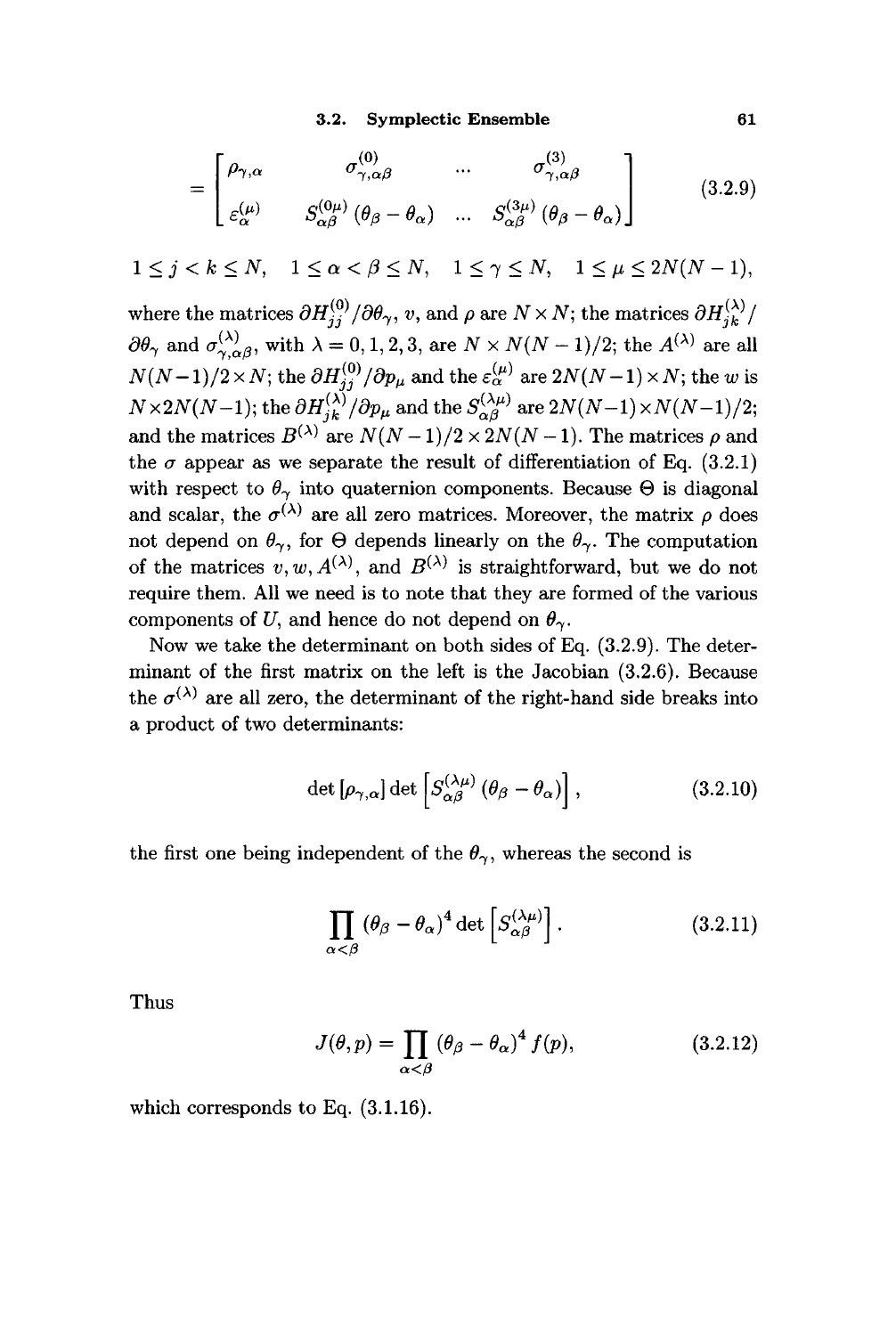By inserting Eq. (3.2.12) into Eq. (3.2.5) and integrating over the parameters, we obtain the j.p.d.f.

$$
P(\theta_1, ..., \theta_N) = \exp\left(-2a\sum_{j=1}^N \theta_j^2 + 2b\sum_{j=1}^N \theta_j + c\right) \prod_{j < k} (\theta_j - \theta_k)^4.
$$
\n(3.2.13)

As before, we may shift the origin to make  $b = 0$  and change the scale of energy to make  $a = 1$ . Thus, the j.p.d.f. for the eigenvalues of matrices in the symplectic ensemble in its simple form is

$$
P_{N4}(x_1,...,x_N) = C_{N4} \exp\left(-2\sum_{j=1}^N x_j^2\right) \prod_{j < k} (x_j - x_k)^4, \quad (3.2.14)
$$

where  $C_{N4}$  is a constant. (Subscript 4 to remind again of the power of the product of differences.)

## **3.3. Unitary Ensemble**

In addition to the real eigenvalues, the number of real independent parameters *ρμ* needed to specify an arbitrary Hermitian matrix *H* completely is  $N(N-1)$ . Equations (3.1.2) and (3.1.3) remain unchanged, but Eq. (3.1.4) is replaced by

$$
J(\theta, p) = \frac{\partial \left( H_{11}^{(0)}, \dots, H_{NN}^{(0)}, H_{12}^{(0)}, H_{12}^{(1)}, \dots, H_{N-1,N}^{(0)}, H_{N-1,N}^{(1)} \right)}{\partial \left( \theta_1, \dots, \theta_N, p_1, \dots, p_{N(N-1)} \right)}, \quad (3.3.1)
$$

where  $H_{jk}^{(0)}$  and  $H_{jk}^{(1)}$  are the real and imaginary parts of  $H_{jk}$ . Equations  $(3.1.5)$  to  $(3.1.10)$  are valid if  $U<sup>T</sup>$  replaced by  $U<sup>\dagger</sup>$ . Instead of Eqs.  $(3.1.11)$ and (3.1.12) we now have

$$
\sum_{j,k} \frac{\partial H_{jk}}{\partial p_{\mu}} U_{j\alpha}^* U_{k\beta} = S_{\alpha\beta}^{(\mu)} (\theta_{\beta} - \theta_{\alpha}), \qquad (3.3.2)
$$

$$
\sum_{j,k} \frac{\partial H_{jk}}{\partial p_{\gamma}} U_{j\alpha}^{*} U_{k\beta} = \frac{\partial \Theta_{\alpha\beta}}{\partial \theta_{\gamma}} = \delta_{\alpha\beta} \delta_{\alpha\gamma}.
$$
 (3.3.3)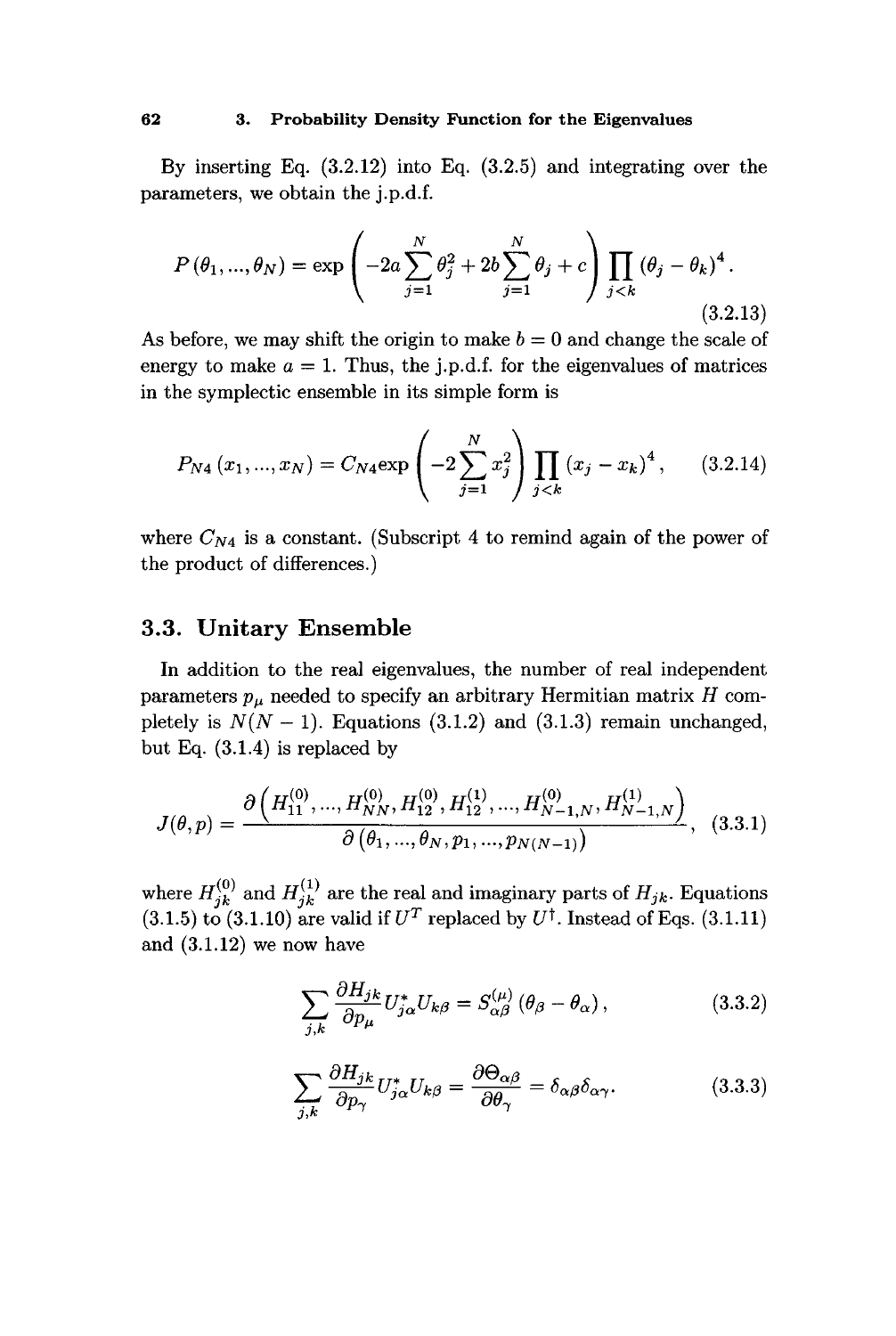By separating the real and imaginary parts we may write these equations in partitioned matrix notation as

$$
\begin{bmatrix}\n\frac{\partial H_{jj}^{(0)}}{\partial \theta_{\gamma}} & \frac{\partial H_{jk}^{(0)}}{\partial \theta_{\gamma}} & \frac{\partial H_{jk}^{(1)}}{\partial \theta_{\gamma}} \\
\frac{\partial H_{jj}^{(0)}}{\partial p_{\mu}} & \frac{\partial H_{jk}^{(0)}}{\partial p_{\mu}} & \frac{\partial H_{jk}^{(1)}}{\partial p_{\mu}}\n\end{bmatrix}\n\begin{bmatrix}\nv & w \\
w & \nu \\
A^{(0)} & B^{(0)}\n\end{bmatrix}
$$
\n
$$
= \begin{bmatrix}\n\rho_{\gamma,\alpha} & \sigma_{\gamma,\alpha\beta}^{(0)} & \sigma_{\gamma,\alpha\beta}^{(1)} \\
\varepsilon_{\alpha}^{(\mu)} & S_{\alpha\beta}^{(0)}(\theta_{\beta} - \theta_{\alpha}) & S_{\alpha\beta}^{(1\mu)}(\theta_{\beta} - \theta_{\alpha})\n\end{bmatrix}, (3.3.4)
$$
\n
$$
1 \leq j < k \leq N, \quad 1 \leq \alpha < \beta \leq N,
$$
\n
$$
1 \leq \mu \leq N(N-1), \quad 1 \leq \gamma \leq N.
$$

where  $S^{(0\mu)}_{\alpha\beta}$  and  $S^{(1\mu)}_{\alpha\beta}$  are the real and imaginary parts of  $S^{(\mu)}_{\alpha\beta}$ . The matrices  $\partial H_{jj}^{(0)}/\partial \theta_{\gamma}, v$ , and  $\rho$  are  $N \times N$ ; the  $\partial H_{jk}^{(\lambda)}/\partial \theta_{\gamma}$  and the  $\sigma_{\gamma,\alpha\beta}^{(\lambda)}$ are  $N \times N(N-1)/2$ ; the  $A^{(\lambda)}$  are  $N(N-1)/2 \times N$ ; the  $\partial H_{jk}^{(\lambda)}/\partial p_\mu$ and  $S^{(\lambda\mu)}_{\alpha\beta}$  are  $N(N-1) \times N(N-1)/2$ ; the  $B^{(\lambda)}$  are  $N(N-1)/2 \times$  $N(N-1)$ ; the  $\partial H_{jj}^{(0)}/\partial p_{\mu}$  and the  $\varepsilon_{\alpha}^{(\mu)}$  are  $N(N-1) \times N$ ; and the matrix *w* is  $N \times N(N-1)$ . To compute  $v, w, A^{(\lambda)}, \rho, \varepsilon, \sigma^{(\lambda)},$  etc., is again straightforward, but we do not need them explicitly. What we want to emphasize is that they are either constructed from the components of *U*  or arise from the differentiation of  $\Theta$  with respect to  $\theta_j$  and consequently are all independent of the eigenvalues  $\theta_i$ . Similarly,  $S^{(\mu)}$  is independent of  $\theta_j$ . One more bit of information we need is that  $\sigma^{(0)}$  and  $\sigma^{(1)}$  are zero matrices, which can easily be verified.

Thus, by taking the determinants on both sides of Eq. (3.3.4) and removing the factors  $(\theta_{\beta} - \theta_{\alpha})$  we have

$$
J(\theta, p) = \prod_{\alpha < \beta} \left(\theta_{\beta} - \theta_{\alpha}\right)^2 f(p),\tag{3.3.5}
$$

where  $f(p)$  is some function of the  $p_{\mu}$ .

By inserting Eq. (3.3.5) into Eq. (3.1.3) and integrating over the parameters  $p_{\mu}$  we get the j.p.d.f. for the eigenvalues of matrices in the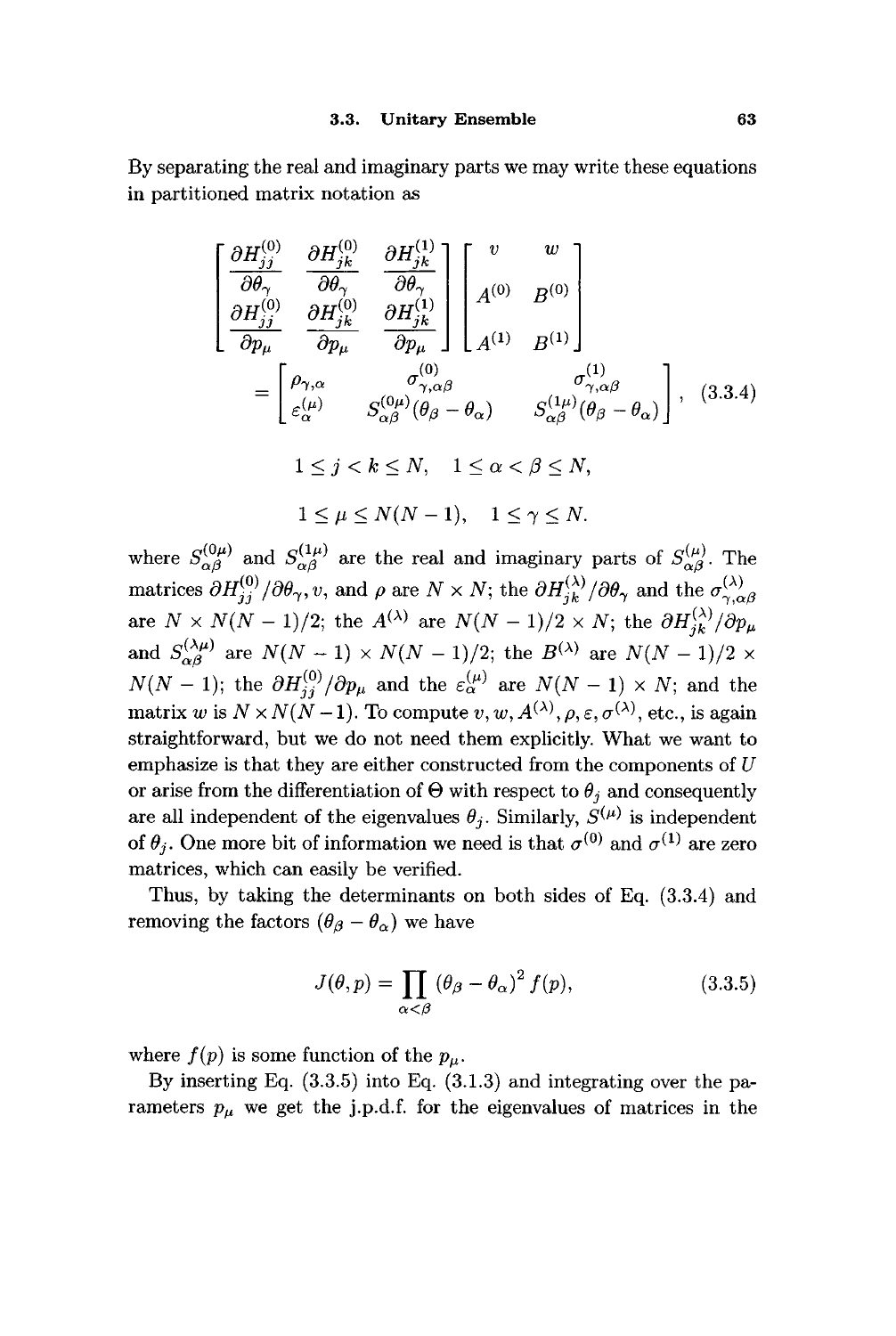unitary ensemble

$$
P(\theta_1, ..., \theta_N) = \exp\left(-a\sum_{1}^{N} \theta_j^2 + b\sum_{1}^{N} \theta_j + c\right) \prod_{j < k} (\theta_j - \theta_k)^2, \quad (3.3.6)
$$

and, as before, by a proper choice of the origin and the scale of energy we have

$$
P_{N2}(x_1,...,x_N) = C_{N2} \exp\left(-\sum_{1}^{N} x_j^2\right) \prod_{j < k} \left(x_j - x_k\right)^2. \tag{3.3.7}
$$

We record Eqs. (3.1.18), (3.2.14), and (3.3.7) as a theorem.

**Theorem 3.3.1.** *The joint probability density function for the eigenvalues of matrices from a Gaussian orthogonal, Gaussian symplectic, or Gaussian unitary ensemble is given by* 

$$
P_{N\beta}(x_1, ..., x_N) = C_{N\beta} \exp\left(-\frac{1}{2}\beta \sum_{1}^{N} x_j^2\right) \prod_{j < k} |x_j - x_k|^\beta, \quad (3.3.8)
$$

*where*  $\beta = 1$  *if the ensemble is orthogonal,*  $\beta = 4$  *if it is symplectic, and*  $\beta = 2$  if it is unitary. The constant  $C_{N\beta}$  is chosen in such a way that *the*  $P_{N\beta}$  *is normalized to unity:* 

$$
\int_{-\infty}^{\infty} \cdots \int_{-\infty}^{\infty} P_{N\beta}(x_1, ..., x_N) dx_1 \cdots dx_N = 1.
$$
 (3.3.9)

According to Selberg the normalization constant  $C_{N\beta}$  is given by (see Chapter 17)

$$
C_{N\beta}^{-1} = (2\pi)^{N/2} \beta^{-N/2 - \beta N(N-1)/4} \left[ \Gamma(1+\beta/2) \right]^{-N} \prod_{j=1}^{N} \Gamma(1+\beta j/2).
$$
\n(3.3.10)

For the physically interesting cases  $\beta = 1, 2$ , and 4 we will recalculate this value in a different way later (see Sections 5.2, 6.4 and 7.2).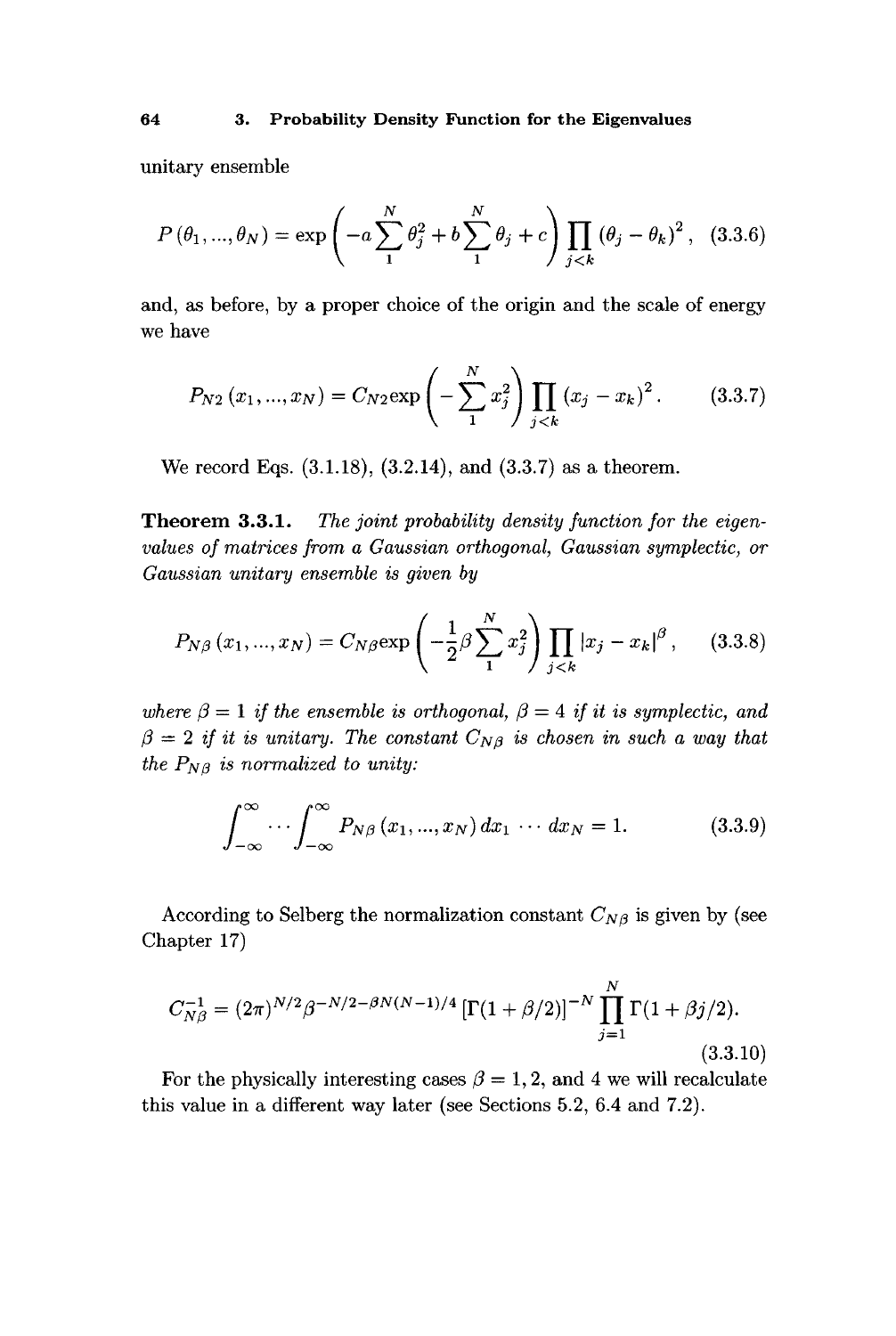#### **3.4. Ensemble of Antisymmetric Hermitian Matrices 65**

It is possible to understand the different powers  $\beta$  that appear in Eq. (3.3.8) by a simple mathematical argument based on counting dimensions. The dimension of the space  $T_{1G}$  is  $N(N+1)/2$ , whereas the dimension of the subspace  $T'_{1G}$ , composed of the matrices in  $T_{1G}$  with two equal eigenvalues, is  $N(N+1)/2-2$ . Because of the single restriction, the equality of two eigenvalues, the dimension should normally have decreased by one; as it is decreased by two, it indicates a factor in Eq. (3.3.8) linear in  $(x_j - x_k)$ . Similarly, when  $\beta = 2$ , the dimension of  $T_{2G}$ is  $N^2$ , whereas that of  $T'_{2G}$  is  $N^2 - 3$ . When  $\beta = 4$ , the dimension of  $T_{4G}$ is  $N(2N-1)$ , whereas that  $T'_{4G}$  is  $N(2N-1) - 5$  (see Appendix A.4).

## **3.4. Ensemble of Antisymmetric Hermitian Matrices**

The eigenvalues and eigenvectors of anti-symmetric Hermitian matrices come in pairs; if  $\theta$  is an eigenvalue with the eigenvector  $V_{\theta}$ , then  $-\theta$ is an eigenvalue with the eigenvector  $V_{\theta}^*$ . The vectors  $V_{\theta}$  and  $V_{\theta}^*$  can be normalized, and if  $\theta \neq 0$  they are orthogonal. Thus if  $V_{\theta} = \xi^{(\theta)} + i \eta^{(\theta)}$ ,  $\xi^{(\theta)}$  and  $\eta^{(\theta)}$  are real, then

$$
(V_{\theta}, V_{\theta}^*) = \sum_{j} \left( \xi_j^{(\theta)} + i \eta_j^{(\theta)} \right)^2 = 0, \tag{3.4.1}
$$

$$
(V_{\theta}, V_{\theta}) = \sum_{j} \left| \xi_{j}^{(\theta)} + i \eta_{j}^{(\theta)} \right|^{2} = 2.
$$
 (3.4.2)

These two equations are equivalent to

$$
\sum_{j} \left(\xi_{j}^{(\theta)}\right)^{2} = \sum_{j} \left(\eta_{j}^{(\theta)}\right)^{2} = 1, \quad \sum_{j} \xi_{j}^{(\theta)} \eta_{j}^{(\theta)} = 0. \tag{3.4.3}
$$

Therefore, if  $\theta \neq 0$ , the real and imaginary parts of  $V_{\theta}$  have the same length and are orthogonal to each other. Moreover, the real and imaginary parts of  $V_{\theta}$  are each orthogonal to the real and imaginary parts of  $V_{\lambda}$  if  $\theta \neq \lambda$ . If the matrices are of odd order,  $2N + 1$ , then zero is an additional eigenvalue with an essentially real eigenvector  $V_0$  orthogonal to all the  $\xi$  and  $\eta$ . As before, it is not necessary to consider the case in which two or more eigenvalues coincide.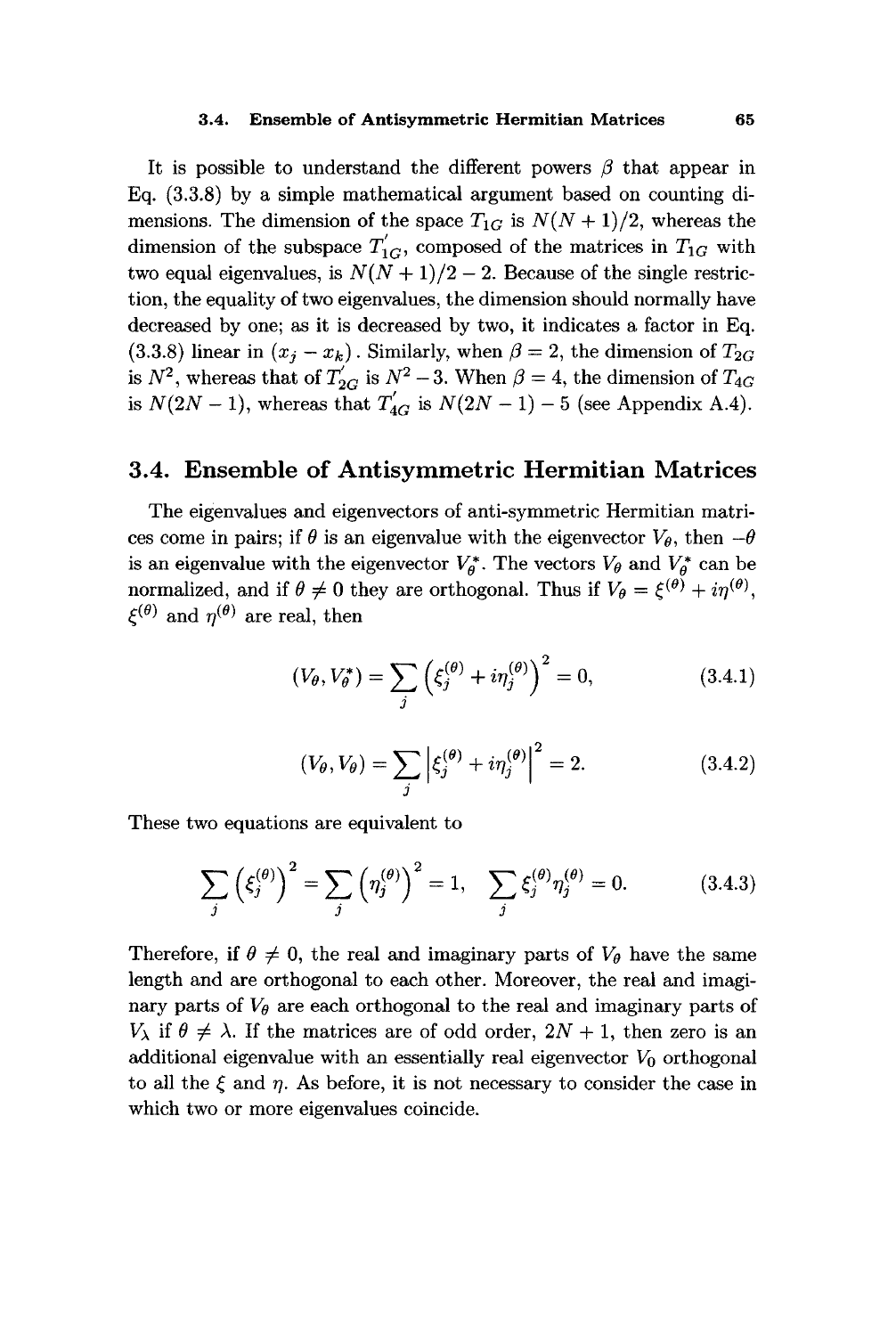#### **66 3. Probability Density Function for the Eigenvalues**

With this information on the matrix diagonalizing  $H$ , we can derive the j.p.d.f. for the eigenvalues. Denoting the positive eigenvalues of *H*  by  $\theta_1, ..., \theta_n$ , one has

$$
\mathrm{tr} \ H^2 = \sum_{j=1}^n 2\theta_j^2.
$$

The Jacobian will again be a product of the differences of all pairs of eigenvalues and of a function independent of them. Thus the j.p.d.f. for the eigenvalues will be proportional to

$$
\prod_{1 \le j < k \le n} \left(\theta_j^2 - \theta_k^2\right)^2 \exp\left(-2\sum_{j=1}^n \theta_j^2\right),\tag{3.4.4}
$$

if the order *N* of *H* is even, *N = 2n,* and

$$
\prod_{j=1}^{n} \theta_j^2 \prod_{1 \le j < k \le n} \left( \theta_j^2 - \theta_k^2 \right)^2 \exp\left( -2 \sum_{j=1}^{n} \theta_j^2 \right),\tag{3.4.5}
$$

if  $N = 2n + 1$  is odd. The constants of normalization will be calculated in chapter 13.

# 3.5. Another Gaussian Ensemble of Hermitian Matrices

To derive the j.p.d.f. for the eigenvalues is a little tricky in this case. This is so because the matrix element probability densities depend on the eigenvalues and the angular variables characterizing the eigenvectors; and one has to integrate over these angular variables. When either  $c_1 = 0$  or  $c_2 = 0$  or  $c_1 = c_2$ , the matrix element probability densities depend only on the eigenvalues. Also the Jacobian separates into a product of two functions, one involving only the eigenvalues and the other only the eigenvectors; therefore the integral over the eigenvectors, giving only a constant need not be calculated. For arbitrary  $c_1$  and  $c_2$ this simplification is not there. In view of these difficulties we will come back to this question in Chapter 14, when we are better prepared with the method of integration over alternate variables (Section 6.5), with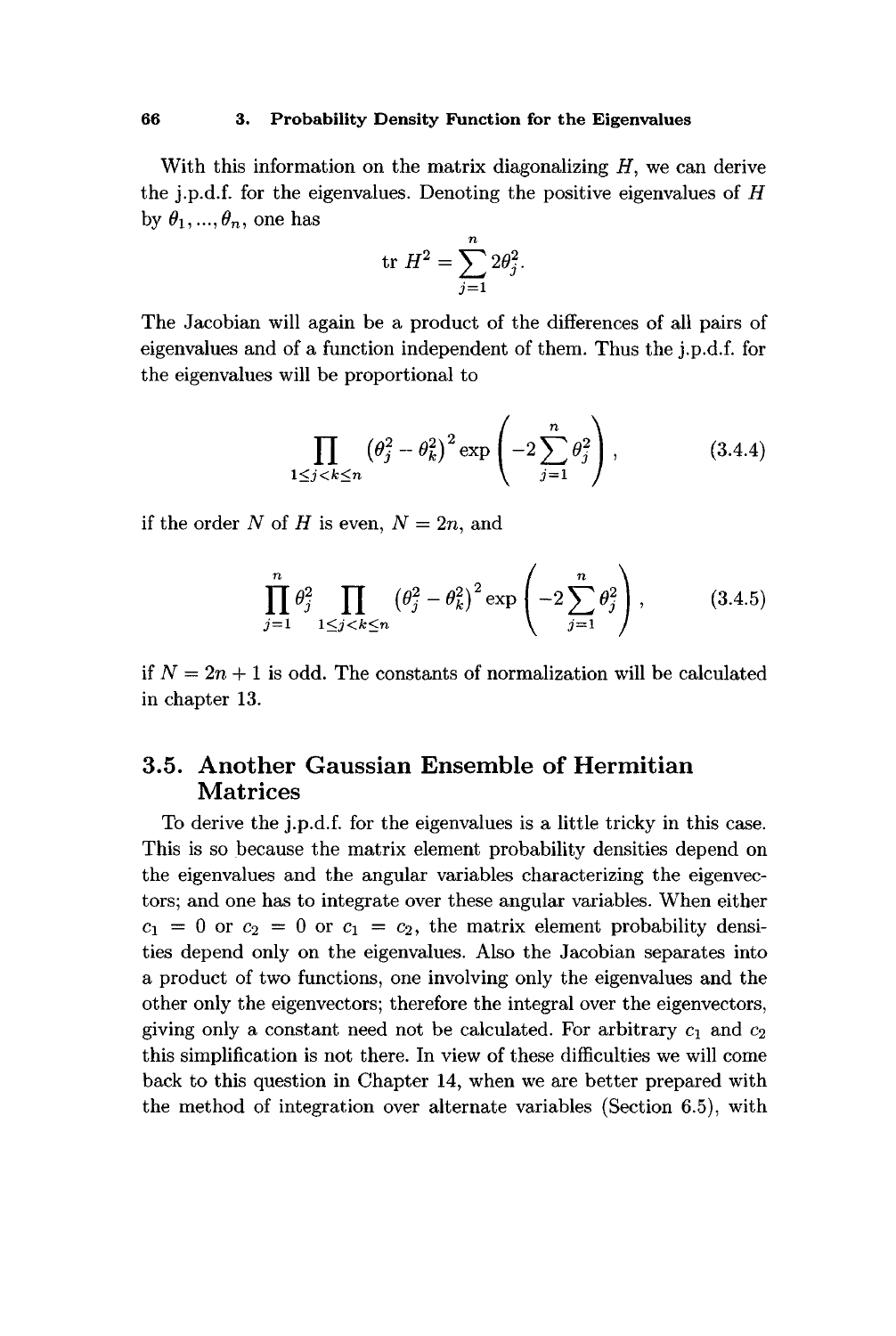quaternion determinants (Section 6.2) and the integral over the unitary group

$$
\int \exp\left(\operatorname{tr}\left(A - U^{\dagger}BU\right)^{2}\right) dU
$$
\n
$$
= \operatorname{const} \times \det\left(\exp\left(a_{j} - b_{k}\right)^{2}\right) \prod_{j < k} \left[\left(a_{j} - a_{k}\right)\left(b_{j} - b_{k}\right)\right]^{-1},\tag{3.5.1}
$$

valid for arbitrary Hermitian matrices *A* and *B* having eigenvalues  $a_1, ..., a_n$  and  $b_1, ..., b_n$ , respectively (see Appendix A.5).

# **3.6. Random Matrices and Information Theory**

A reasonable specification of the probability density *P(H)* for the random matrix *H* can be supplied from a different point of view, which is more satisfactory in some ways. Let us define the amount of information  $\mathcal{I}(P(H))$  carried by the probability density  $P(H)$ . For discrete events  $1, \ldots, m$ , with probabilities  $p_1, \ldots, p_m$ , additivity and continuity of the information fixes it uniquely, apart from a constant multiplicative factor, to be (Shanon 1948; Khinchin 1957)

$$
\mathcal{I} = -\sum_{j} p_j \ln p_j. \tag{3.6.1}
$$

For continuous variables entering *H* it is reasonable to write

$$
\mathcal{I}(P(H)) = -\int dH \ P(H) \ln P(H), \qquad (3.6.2)
$$

where  $dH$  is given by Eq. (2.5.1). One may now adopt the point of view that *H* should be as random as possible and compatible with the constraints it must satisfy. In other words, among all possible probabilities *P(H)* of a matrix *H* constrained to satisfy some given properties, we must choose the one which minimizes the information  $\mathcal{I}(P(H))$ ; *P(H)* must not carry more information than what is required by the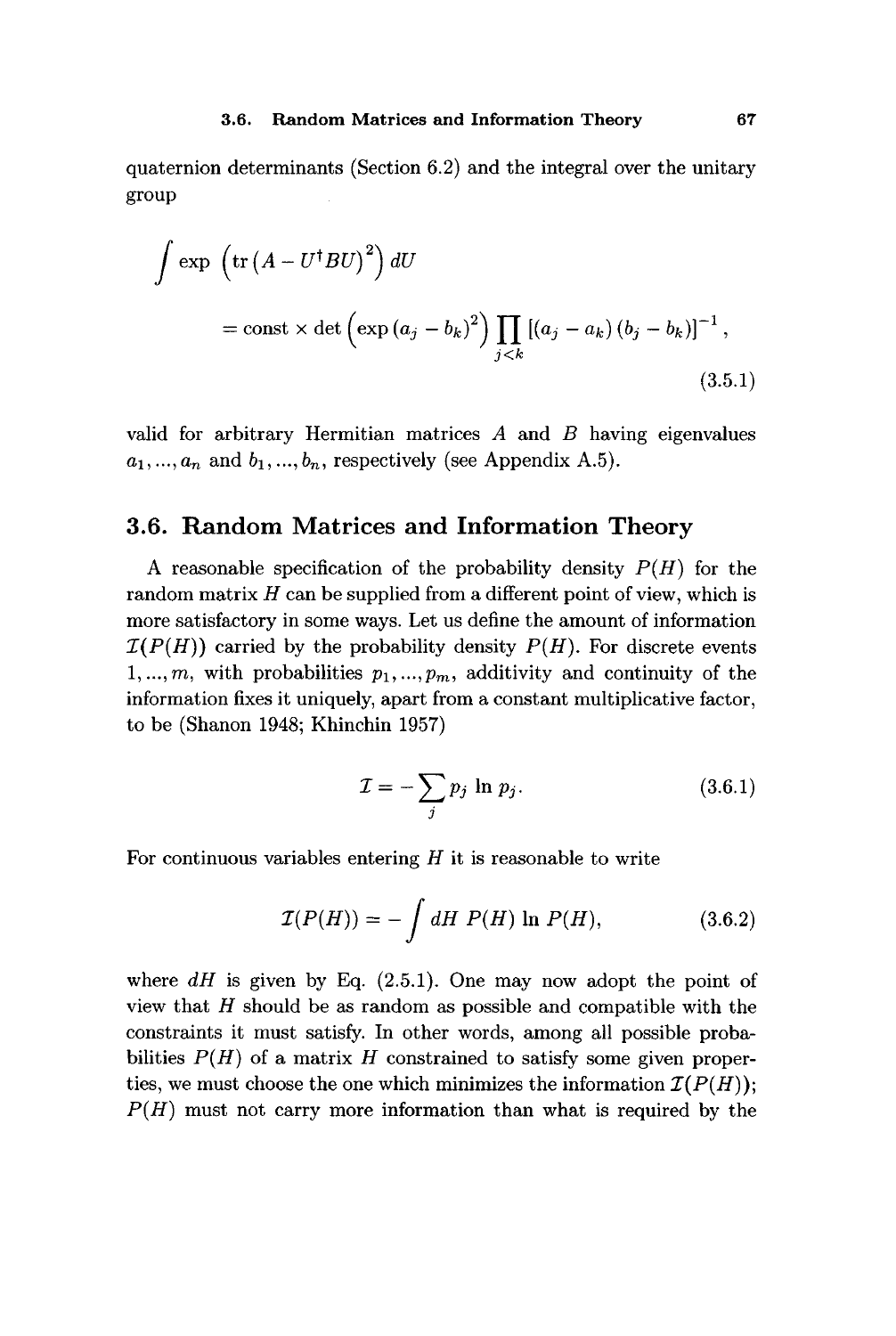constraints. The constraints may, for example, be the fixed expectation values  $k_i$  of some functions  $f_i(H)$ ,

$$
\langle f_i(H) \rangle \equiv \int dH \ P(H) \ f_i(H) = k_i. \tag{3.6.3}
$$

To minimize the information in Eq. (3.6.2) subject to Eq. (3.6.3) one may use Lagrange multipliers. This gives us for an arbitrary variation  $\delta P(H)$  of  $P(H)$ ,

$$
\int dH \ \delta P(H) \left( 1 + \ln P(H) - \sum_{i} \lambda_i f_i(H) \right) = 0 \tag{3.6.4}
$$

or

$$
P(H) \propto \exp\left(\sum_{i} \lambda_i f_i(H)\right), \qquad (3.6.5)
$$

and the Lagrange multipliers  $\lambda_i$  are then determined from Eqs. (3.6.3) and (3.6.5).

For example, requiring *H* Hermitian,  $H = H_1 + iH_2$ ,  $H_1$ ,  $H_2$  real, and

$$
\langle \text{tr } H_1^2 \rangle = k_1, \quad \langle \text{tr } H_2^2 \rangle = k_2,
$$

will give us Eq.  $(2.7.1)$  for  $P(H)$ .

Another example is to require the level density to be a given function  $\sigma(x)$ 

$$
\langle \text{tr } \delta(H - x) \rangle = \sigma(x). \tag{3.6.6}
$$

The Dirac delta function  $\delta(H-x)$  is defined through the diagonalization of *H*,  $\delta(H - x) = U^{\dagger} \delta(\theta - x) U$ , if  $H = U^{\dagger} \theta U$ , *U* unitary,  $\theta$  [or  $\delta(\theta - x)$ ] diagonal real with diagonal elements  $\theta_i$  [or  $\delta(\theta_i - x)$ ]. This gives then

$$
P(H) \propto \exp\left(\int \mathrm{d}x \,\,\lambda(x) \,\,\mathrm{tr}\,\,\delta(H-x)\right) = \exp[\mathrm{tr}\,\,\lambda(H)] = \det\left[\mu(H)\right];\tag{3.6.7}
$$

the Lagrange multipliers  $\lambda(x) \equiv \ln \mu(x)$  are then determined by Eq.  $(3.6.6)$ . Thus one may determine a  $P(H)$  giving a preassigned level density. For more details see Balian (1968).